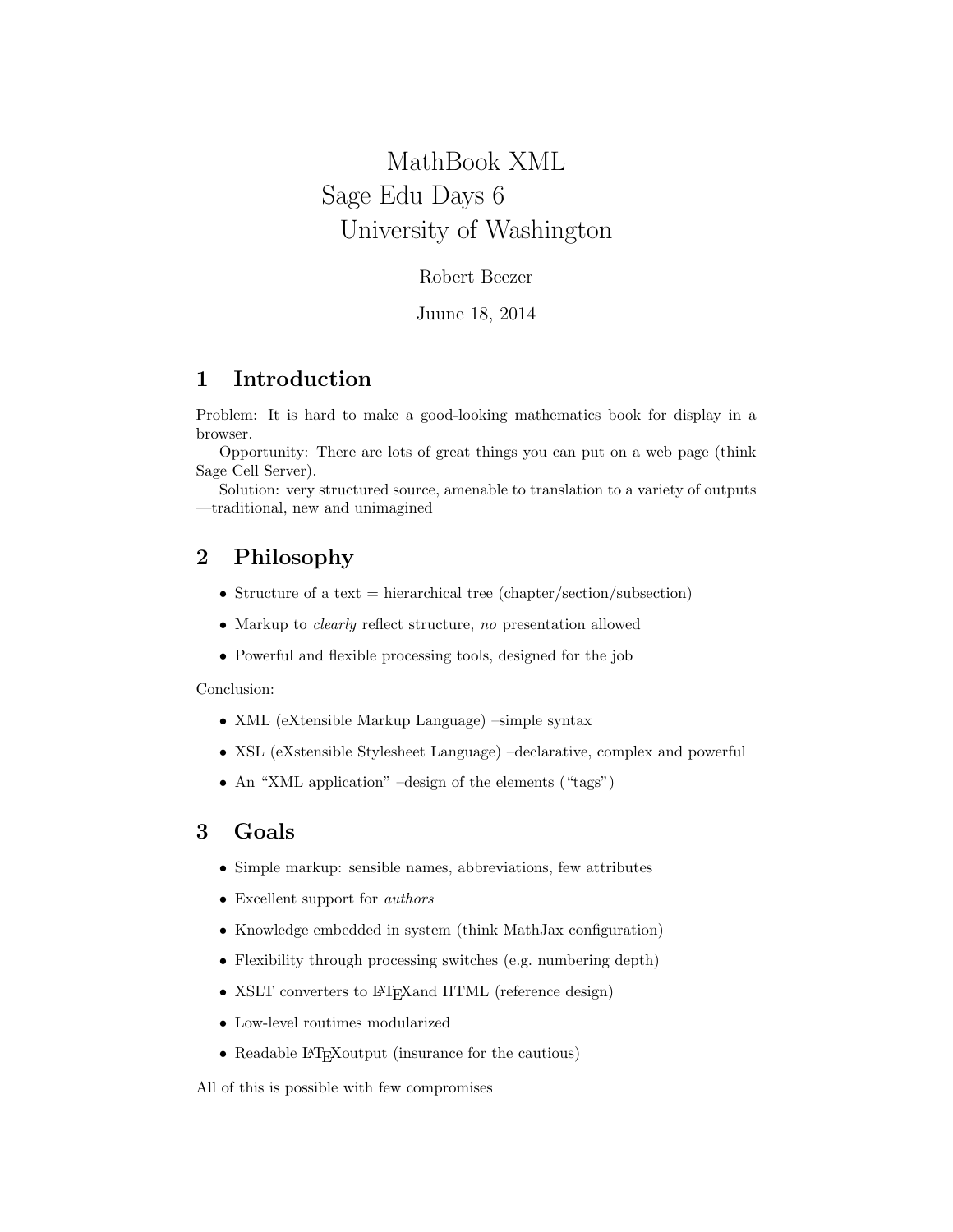#### 4 Status

Primary (only) product: the XML application, the elements and their posssible arrangements

Converters are to aid design and demonstrate potential (besides being useful)

- Specification is close to complete, seeing very few changes
- Converters are progressing –usable, but more to do
- Writing to a shared HTML specification:
	- $-$  David Farmer (AIM) is converting straight from LATEX
	- Mike DuBois (UPS student, UTMOST) is creating CSS and Javascript
- About five book-length projects with about five authors involved

### 5 Examples I

One Sage worksheet, multiple output formats –LU decomposition for mathematics majors

- $\mathbb{F} F X \to \mathbb{P} \mathbb{D} F$
- [HTML,](./demo/LU-demo.html) with Sage Cell Server
- Sage Notebook (\*.sws packaged via a Python script)
- SageMathCloud (small Python script to inject UUID's)
- iPython Notebook (HTML in JSON)
- MathBook XML source

#### 6 Examples II

- Tyler Ueltschi's semester [research project](http://mathbook.pugetsound.edu/tyleru/quantum-chemistry.html)
- RAB & Godsil, [Explorations in Algebraic Graph Theory with Sage](http://linear.ups.edu/eagts)
- RAB, [A Second Course in Linear Algebra](http://linear.pugetsound.edu/scla/html/scla.html)
- Tom Judson, [Abstract Algebra: Theory and Applications](./aata/index.html), well underway
- Hitchman and Judson, The Ordinary Differential Equations Project, in-progress
- William Trench, Introduction to Real Analysis, to be converted by Albert Schueller
- RAB, A First Course in Linear Algebra, conversion from one-off XML to MathBook XML
- sample-article.xml from project documentation